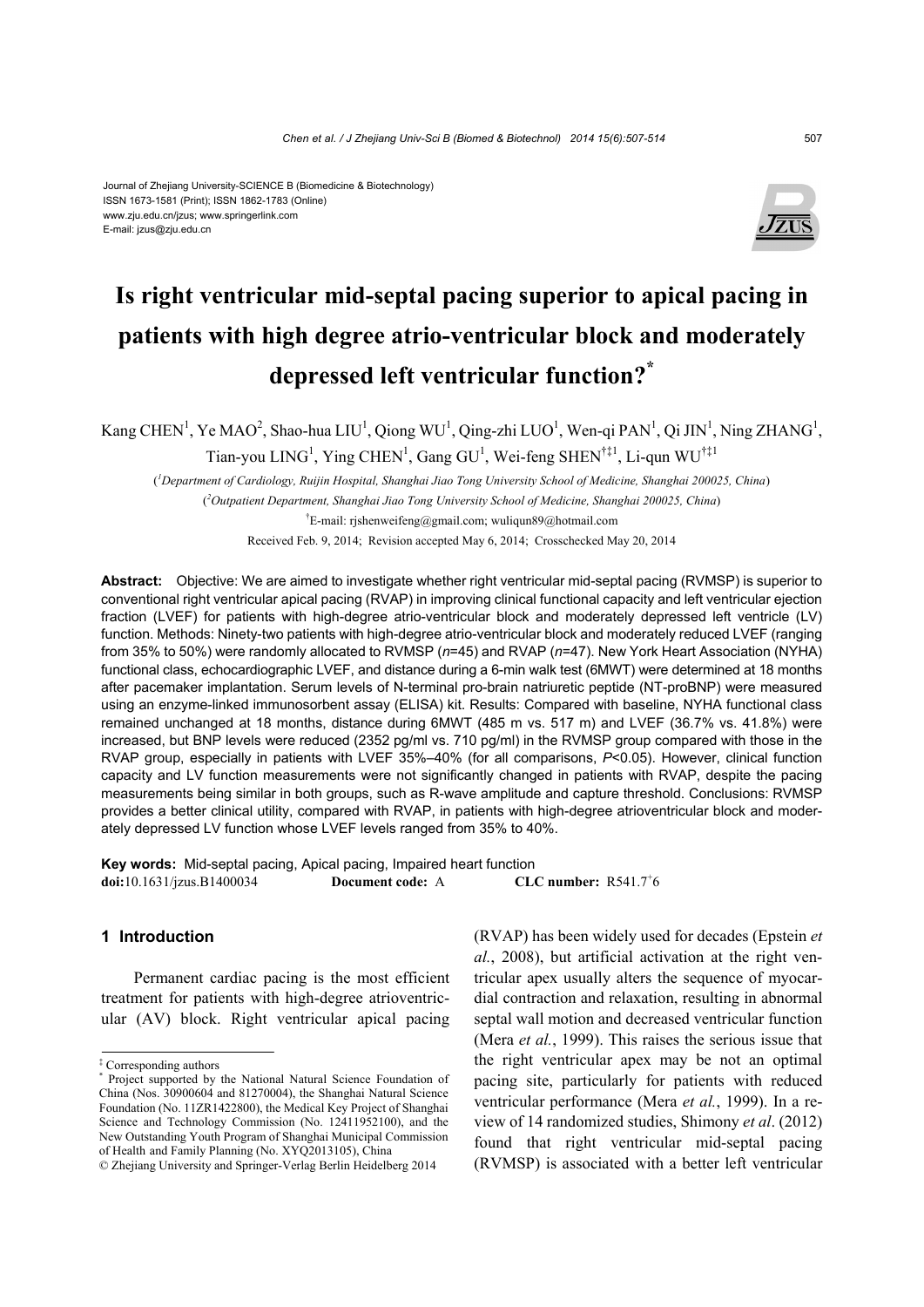ejection fraction (LVEF) during follow-up, compared with RVAP. Nonetheless, previous studies mainly included patients with preserved LVEF (Victor *et al.*, 1999; Stambler *et al.*, 2003; Kypta *et al.*, 2008; Gong *et al.*, 2009; Zhang *et al.*, 2012). Since patients with high-degree AV block and reduced cardiac function (LVEF<50%) often have rapid clinical deterioration and their life depends largely on a pacemaker with a physiological depolarization pattern, they represent optimal candidates to identify the effects of RVMSP (Victor *et al.*, 1999; 2006; Stambler *et al.*, 2003). Likewise, the optimal site to pace the right ventricle in patients who require frequent or continuous ventricular pacing owing to bradycardia but are not candidates for left ventricle (LV)-based cardiac resynchronization therapy, especially for those with impaired heart function, has not been clearly established.

The aim of the current study is to obtain more definitive evidence for the optimal site to pace the right ventricle and to identify suitable patients who could benefit from the optimized pacing site.

#### **2 Materials and methods**

#### **2.1 Study population**

A total of 272 patients with symptomatic II or III degree AV block, requiring elective permanent pacemaker implantation according to current guidelines (class I) from August 2008 to August 2011, were screened. We excluded patients with overt congestive heart failure and LVEF<35% (*n*=21), use of intravenous diuretics 3 d prior to implantation (*n*=27), recent myocardial infarction (<3 months) (*n*=12), scheduled invasive cardiac procedure (*n*=21), a history of atrial fibrillation requiring cardioversion (*n*=18), suspected bi-nodal disease or sick sinus syndrome (*n*=45), and clinically significant co-morbidity with an estimated life expectancy less than 1 year (*n*=12), and patients unable to perform a 6-min walk test (6MWT) (*n*=19). Among the 97 eligible patients, four who died of cardiac sudden death  $(n=2)$  or malignancy  $(n=2)$  and one who developed stroke during follow-up were also excluded because of the unavailability of LVEF and functional capacity assessment at 18 months. Thus, the remaining 92 patients (mean age  $(73\pm13)$  years) were randomly allocated to permanent RVMSP or RVAP using a simple envelope drawing.

Conventional dual-chamber pacemakers without rate response functions including C50D™ (Vitatron™ Arnhem, the Netherlands), 5286™ (St Jude™, Sylmar, CA, USA), or pacemaker with inactivated rate response function (DDD mode; Kappar™, Enpulse™, Adapt™, Medtronic™, Minneapolis, MN, USA) were used in the study. Steroid eluting bipolar leads came from the same manufacturers (1888 TC, St Jude™, and Novus 5076™, Medtronic™). All programmable functions for reduction of ventricular pacing (e.g., AV hysteresis) had to be programmed 'off'. The AV delay was optimized based on echocardiographical images following the protocol described in the multicenter automatic defibrillator implantation trial-cardiac resynchronization therapy (MADIT-CRT) study after implantation (Goldenberg *et al.*, 2011). The institutional ethics review board of the hospital approved the study and all subjects gave informed consent before randomization.

### **2.2 Pacemaker implantation**

All procedures were performed under local anesthesia in an electrophysiology laboratory by two experienced electrophysiologists. The electrode leads were inserted through the right/left subclavian or cephalic veins. Standard passive leads were used for atrial implantation to locate the right atrial appendage. Patients randomized to the mid-septal position underwent implantation of an active fixation lead.

For RVMSP, the right ventricular mid-septal position was chosen with the aid of radiological anatomy using a standard technique, as shown in Fig. 1 (Lieberman *et al.*, 2004; Kaye *et al.*, 2009). In brief, under fluoroscopy at multiple projections (posteroanterior, right anterior oblique 10°, and left anterior oblique 40°) and with the help of electrocardiographic manifestations (a negative deflection in lead I and positive initial R waves of the paced ventricular complex in leads II and III (McGavigan *et al.*, 2006)), the mid-septal position was precisely defined.

For RVAP, the conventional apical position of a passive-fixation ventricular lead required fluoroscopic superimposition of the tip of the lead with the diaphragm.

All measurements during pacemaker implantation were performed with the ERA 3000 analyzer (Biotronik, Germany). A pacing threshold of <1.0 V, an R-wave of  $>5.0$  mV, and an impedance of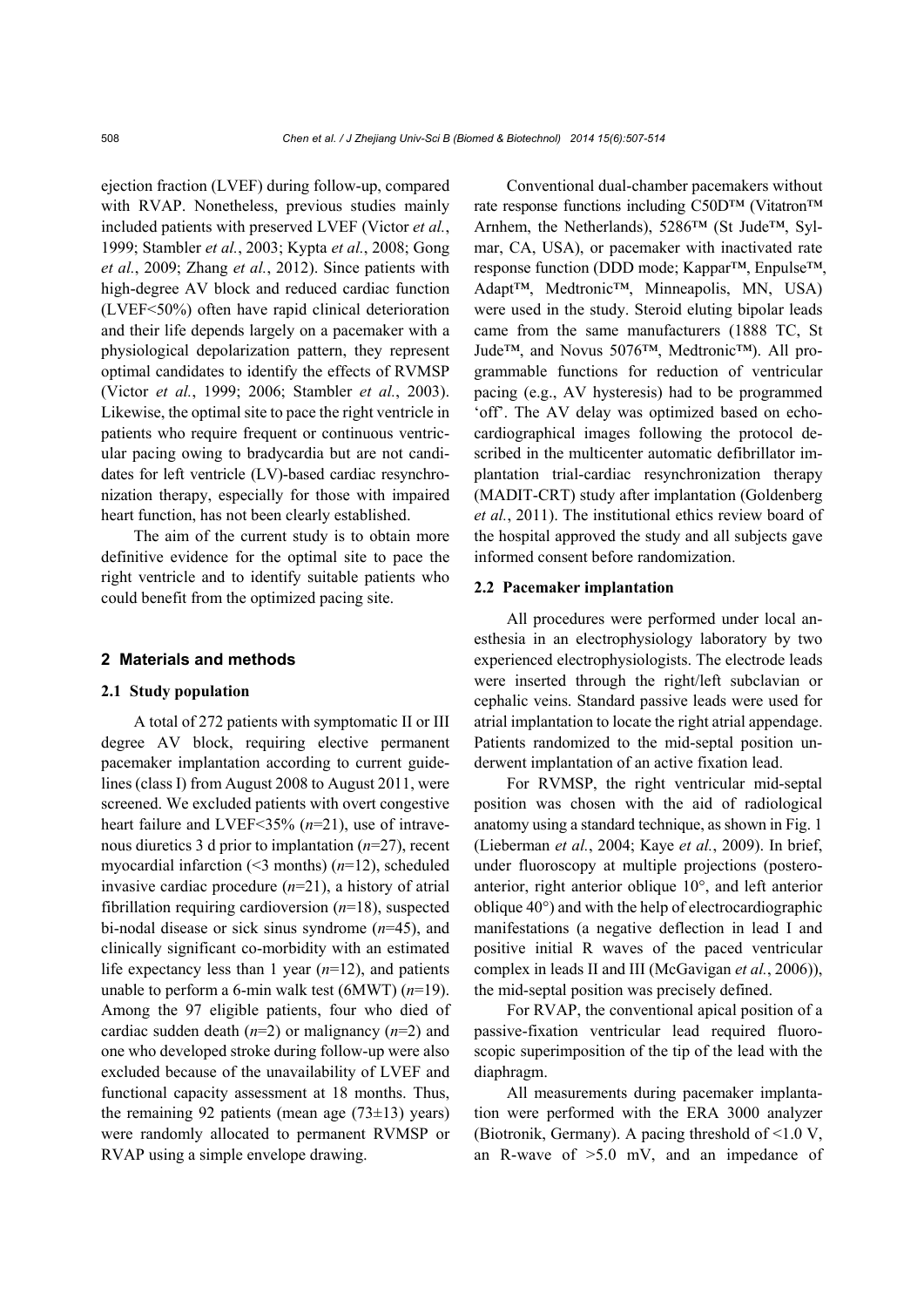500–1500 V were required for successful implantation. The P-wave had to be  $>1.0$  mV.





**Fig. 1 Radiological anatomy of mid-septum access**  (a) 40° left anterior oblique (LAO) fluoroscopy with the lead in septal position. The tip of the lead is geared for the column, in a direction opposite to the freewall of the right ventricle (RV). (b) Septal position is represented in the 10° right anterior oblique (RAO) fluoroscopy. The letter A (white circle) represents the middle portion of the interventricular septum. The letter B (black circle) represents the high septal region and the letter C (black circle) the tip of RV. The figures are reproduced with permission from Lieberman *et al*. (2004)

#### **2.3 Pacemaker programming**

Initially, the pacemaker was programmed to DDD mode (60 beats/min) with an AV delay of 150 ms. For measuring the paced QRS duration, a standard 12-lead surface electrocardiograph (ECG) at 25 mm/s speed was recorded with a digital ECG writer (Marquette MAC-5000, GE, USA) and the QRS duration was automatically measured with the mean duration of all 12 leads. R-wave sensing,

capture threshold, and lead impedance were measured immediately after pacemaker implantation and at each follow-up visit.

### **2.4 Echocardiographic examination**

Transthoracic echocardiography was performed immediately after pacemaker implantation and at 7 d and 6 and 18 months during follow-up, respectively (Vivid 7, GE, USA). LV end-diastolic volume (EDV), end-systolic volume (ESV), and LVEF were determined by a modified Simpson's formula. The AV delay was set at a value that provides maximum separation of the E- and A-waves.

## **2.5 6MWT**

Distance during a symptom-limited 6MWT was recorded. During exercise, the pacemaker was programmed to a VDD mode with an upper limit pacing rate fixed at the maximum for each patient's age, and heart rate, cardiac rhythm, and blood pressure were continuously monitored.

#### **2.6 Follow-up**

Follow-up was completed in a special outpatient clinic or by telephone conversation with patients or their relatives. All data up to March 2013 were entered into a custom-built computerized database. The primary endpoint of the study was cardiac functional improvement from baseline to 18 months characterized by changes in plasma levels of N-terminal pro-brain natriuretic peptide (NT-proBNP), LVEF, New York Heart Association (NYHA) class, and distance during 6MWT. Secondary endpoints consisted of the occurrence of overt congestive heart failure, mortality, and long-term safety of the alternative pacing site including stable values of lead impedance, R-wave, and pacing threshold.

#### **2.7 Statistical analysis**

All variables were summarized using frequency distributions for categorical variables and mean± standard deviation (SD) for continuous variables. Comparisons between groups (septal pacing or apical pacing) were performed using analysis of variance (ANOVA) for repeated measurement design data for continuous variables and  $\chi^2$  test for categorical variables. Data were analyzed on an intention-to-treat basis. *P*<0.05 was considered statistically significant.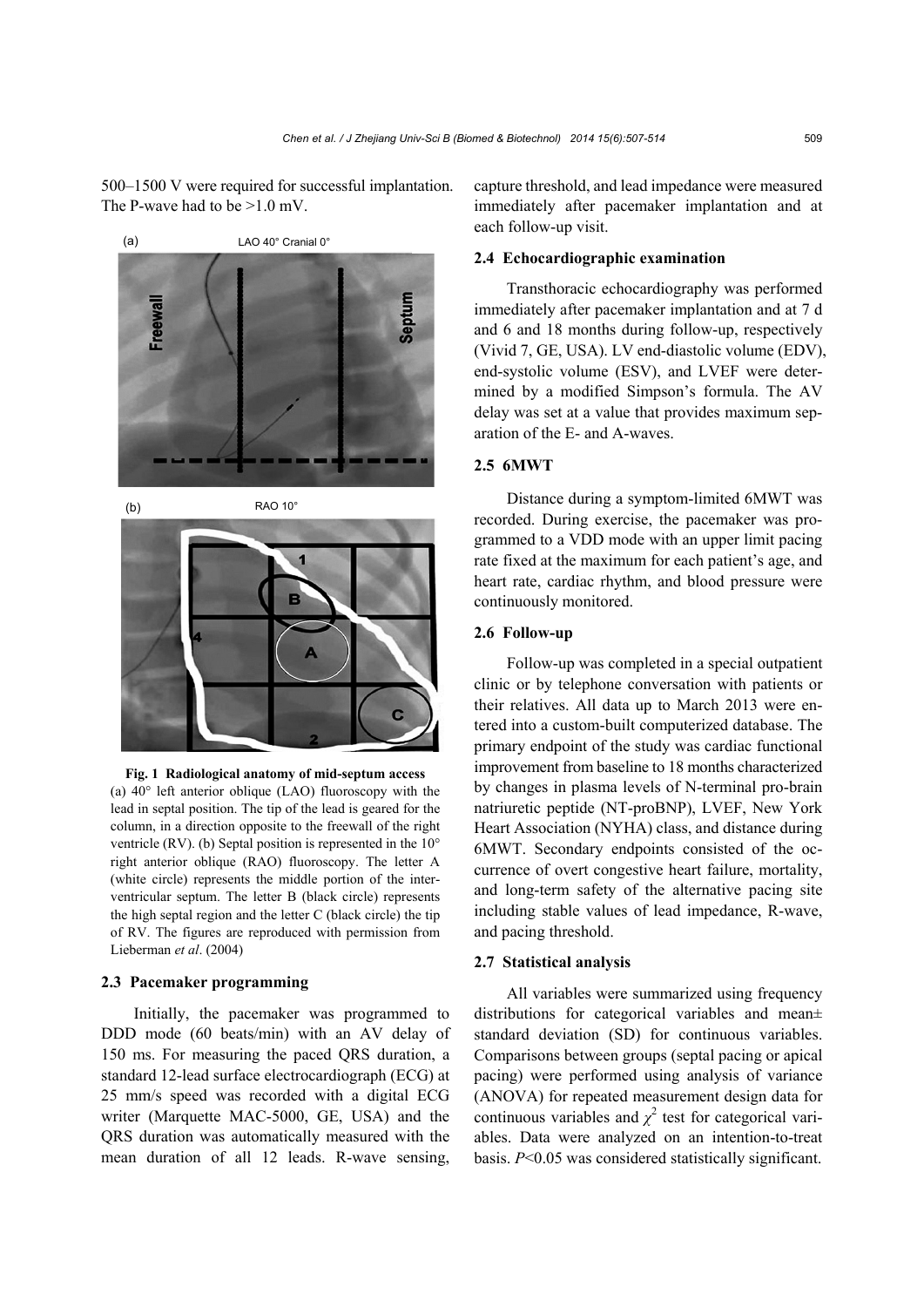## **3 Results**

## **3.1 Baseline characteristics**

Patients in RVMSP and RVAP groups did not differ significantly with respect to age, gender distribution, concomitant heart disease, medical treatments, and baseline LVEF. Seventeen patients in the RVMSP group and 15 in the RVAP group had LVEF ranging from 35% to 40% (Table 1).

### **3.2 Pacing measurements**

There was no crossover from RVMSP to RVAP, and vice versa. In addition, the desired values for pacing threshold, R-wave amplitude, and resistance could be obtained in all patients. There was a trend towards shorter procedure duration and fluoroscopy time [(52±6) vs. (62±4) min, *P*<0.05; (5.7±3) vs.  $(6.3\pm2)$  min,  $P=0.277$ ] for RVMSP. No complications or lead dislodgement occurred during the study period.

In patients with lower LVEF (35%–40%), RVMSP was associated with significantly shorter QRS and lower lead impedance than RVAP, whereas R-wave and capture threshold remained stable (Table 2). No clinical lead failure was observed.

#### **3.3 Follow-up outcomes**

During 18 months of follow-up, persistent or permanent atrial fibrillation occurred in one patient of the RVMSP group and in two of the RVAP group. Serum BNP levels, LVEF, and distance during the 6MWT were not significantly changed for patients with high LV function (LVEF 40%–50%) in both

|                                                                                      | Value <sup>*</sup> |             |                |
|--------------------------------------------------------------------------------------|--------------------|-------------|----------------|
| Parameter                                                                            | <b>RVMSP</b>       | <b>RVAP</b> | $\overline{P}$ |
|                                                                                      | $(n=45)$           | $(n=47)$    |                |
| Age (year)                                                                           | $70 + 15$          | $75 \pm 10$ | <b>NS</b>      |
| Female                                                                               | 22 (49%)           | 15 (32%)    | <b>NS</b>      |
| The third degree AV-block                                                            | 25                 | 26          | <b>NS</b>      |
| Narrow QRS                                                                           | 10(22%)            | 11(23%)     | NS             |
| Wide QRS                                                                             | 15(33%)            | 15(32%)     | <b>NS</b>      |
| Left bundle branch block                                                             | $9(20\%)$          | 8(17%)      | <b>NS</b>      |
| Right bundle branch block                                                            | 6(13%)             | 7(15%)      | NS             |
| The second degree AV-block                                                           | 20                 | 21          | <b>NS</b>      |
| Narrow QRS                                                                           | 10(22%)            | 11(23%)     | <b>NS</b>      |
| Wide QRS                                                                             | 10(22%)            | 10(21%)     | <b>NS</b>      |
| Left bundle branch block                                                             | 6(13%)             | $5(11\%)$   | <b>NS</b>      |
| Right bundle branch block                                                            | 4 (9%)             | $5(10\%)$   | <b>NS</b>      |
| Coronary heart disease                                                               | 14 (31%)           | $19(40\%)$  | NS             |
| Hypertension                                                                         | 22 (49%)           | 24 (51%)    | <b>NS</b>      |
| <b>Diabetes</b>                                                                      | 13 (29%)           | 10(21%)     | <b>NS</b>      |
| Hyperlipidemia                                                                       | 11(24%)            | 13 (28%)    | <b>NS</b>      |
| 35% <lvef≤40%< td=""><td>17(38%)</td><td>15(32%)</td><td>NS</td></lvef≤40%<>         | 17(38%)            | 15(32%)     | NS             |
| 40% <lvef≤50%< td=""><td>28 (62%)</td><td>32(68%)</td><td><b>NS</b></td></lvef≤50%<> | 28 (62%)           | 32(68%)     | <b>NS</b>      |
| Pharmacologic therapy                                                                |                    |             |                |
| ACE inhibitor or AT II<br>blocker                                                    | $27(60\%)$         | 31 (69%)    | NS             |
| $\beta$ -Blocker                                                                     | 8(18%)             | 7(15%)      | <b>NS</b>      |
| Loop diuretic                                                                        | 6(13%)             | 9(19%)      | <b>NS</b>      |
| Calcium channel blocker                                                              | 2(4%)              | 3(6%)       | NS             |

Data are expressed as number (percentage), except for age (mean±SD). NS: not significant

| Group               |        | R-wave<br>amplitude<br>(V) | $\boldsymbol{P}$ | Capture<br>threshold<br>(mV) | $\boldsymbol{P}$ | Lead<br>impendence<br>$(\Omega)$ | $\boldsymbol{P}$ | QRS<br>duration<br>(ms) | $\boldsymbol{P}$ | Ventricular<br>pacing $(\% )$ | $\boldsymbol{P}$ |
|---------------------|--------|----------------------------|------------------|------------------------------|------------------|----------------------------------|------------------|-------------------------|------------------|-------------------------------|------------------|
| Low LVEF (35%-40%)  |        |                            |                  |                              |                  |                                  |                  |                         |                  |                               |                  |
| Baseline            | Septal | $11.0 \pm 3.5$             | 0.398            | $0.7 \pm 0.2$                | 0.162            | $778 \pm 211$                    | 0.041            | $144\pm 23$             | 0.023            |                               |                  |
|                     | Apical | $12.7\pm 6.9$              |                  | $0.6 \pm 0.2$                |                  | $913 \pm 130$                    |                  | $165 \pm 26$            |                  |                               |                  |
| 18 months           | Septal | $14.4 \pm 7.9$             | 0.165            | $0.7 \pm 0.3$                | 0.754            | $566 \pm 201$                    | 0.019            | $134 \pm 32$            | < 0.001          | $91 \pm 20$                   | 0.875            |
|                     | Apical | $11.2\pm4.6$               |                  | $0.7 \pm 0.4$                |                  | $732 \pm 170$                    |                  | $173 \pm 22$            |                  | $95 \pm 17$                   |                  |
| High LVEF (40%-50%) |        |                            |                  |                              |                  |                                  |                  |                         |                  |                               |                  |
| Baseline            | Septal | $11.5 \pm 5.7$             | 0.381            | $0.7 \pm 0.3$                | 0.417            | $680+96$                         | 0.002            | $149 \pm 23$            | 0.022            |                               |                  |
|                     | Apical | $12.7\pm4.5$               |                  | $0.6 \pm 0.2$                |                  | $807 \pm 192$                    |                  | $164 \pm 25$            |                  |                               |                  |
| 18 months           | Septal | $12.3 \pm 5.4$             | 0.408            | $0.7 \pm 0.2$                | 0.538            | $610\pm120$                      | 0.013            | $153 \pm 18$            | < 0.001          | $93 \pm 16$                   | 0.925            |
|                     | Apical | $11.3 \pm 3.7$             |                  | $0.7 \pm 0.4$                |                  | $711 \pm 175$                    |                  | $175 \pm 20$            |                  | $94\pm21$                     |                  |

**Table 2 Pacing measurements at baseline and after 18 months according to LVEF level**

Data are expressed as mean±SD

| Table 1 Clinical characteristics of patients in RVMSP |  |  |
|-------------------------------------------------------|--|--|
| and RVAP groups                                       |  |  |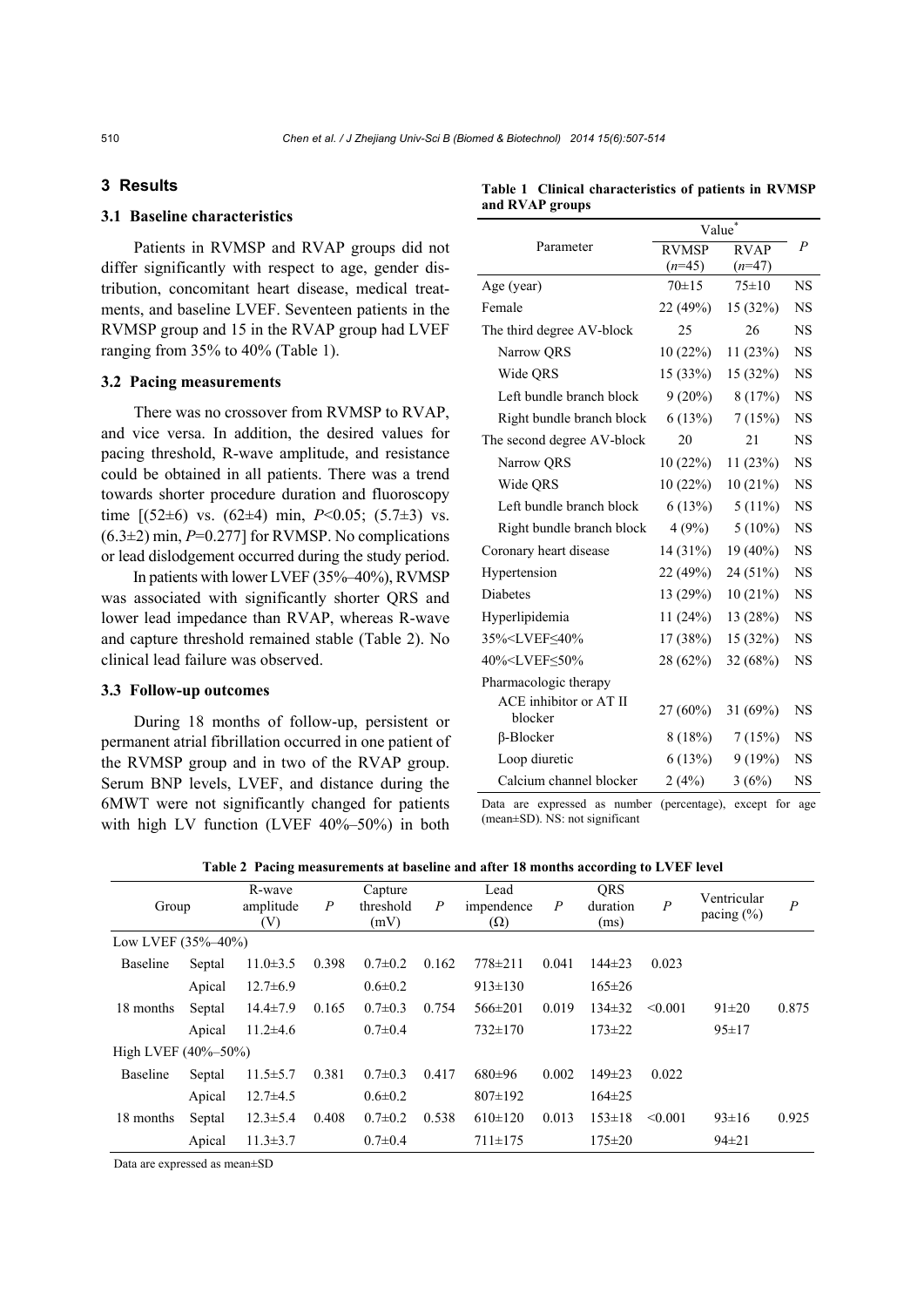RVMSP and RVAP groups. However, patients with poor LV function (LVEF 35%–40%) had better clinical results after RVMSP compared with those with RVAP (Fig. 2). After 18 months of follow-up, the patients allocated to the RVMSP group with poor LV function (LVEF 35%–40%) had lower serum BNP levels [(710.71±682.73) vs. (2352.13±1775.00) pg/ml, *P*<0.05], higher LVEF levels [(41.8±2.2)% vs. (36.7± 0.7)%, *P*<0.05], and improved exercise tolerance [6MWT: (516.6±37.3) vs. (485.9±25.4) m, *P*<0.05] (Fig. 2). Interestingly, even in the same septal-pacing condition, the lower LVEF group had lower serum BNP levels compared with the high LV function group  $[(710.71 \pm 682.73)$  vs.  $(1776.46 \pm 1869.71)$  pg/ml, *P*<0.05] (Fig. 3), which indicates that patients with moderately depressed LV function could obtain more clinical benefit from septal-pacing.

#### **4 Discussion**

Our study is the first to indicate that RVMSP provides a better clinical utility, compared with RVAP, in patients with high-degree AV-block and moderately depressed LV function whose LVEF levels range from 35% to 40%.

Compared with normal intrinsic conduction through the His-Purkinje system, RVAP is associated with abnormal electrical activation and contraction sequence, systolic and diastolic dysfunction, perfusion mismatch, increased energy expenditure, and histological abnormalities (Lee *et al.*, 1994; Tantengco *et al.*, 2001). To date, whether an optimal right ventricular site or sites for long-term permanent pacing exist has not been determined, especially in patients with impaired cardiac function (LVEF ranging from 35% to 40%).

Most previous studies focused on patients with normal cardiac function and reported no statistically significant difference in clinical outcomes between apical pacing and septal pacing (Flevari *et al.*, 2009; Cano *et al.*, 2010; Leong *et al.*, 2010). In the present single-centre study comparing the long-term effects of standard RVAP vs. RVMSP, we chose AV block patients requiring continuous pacing with reduced LV function (LVEF 35%–50%). Although these patients are not the candidates for LV-based



**Fig. 2 BNP (a), 6MWT (b), and LVEF (c) at baseline and during follow-up in patients with 35%<LVEF≤40%** 

(a) Patients randomized to the RVMSP group with 35%< LVEF≤40% at baseline have an obvious BNP which is decreasing during follow-up compared with those in the RVAP group (*P*<0.05); (b) 6WMT shows a significant increase in patients with 35%<LVEF≤40% allocated to the RVMSP group compared with the RVAP group after 18 months' follow-up (*P*<0.05); (c) After 18 months' follow-up, patients with 35%<LVEF≤40% at baseline allocated to RVMSP have a significant increase compared with RVAP (*P<*0.05). Data are expressed as mean±SD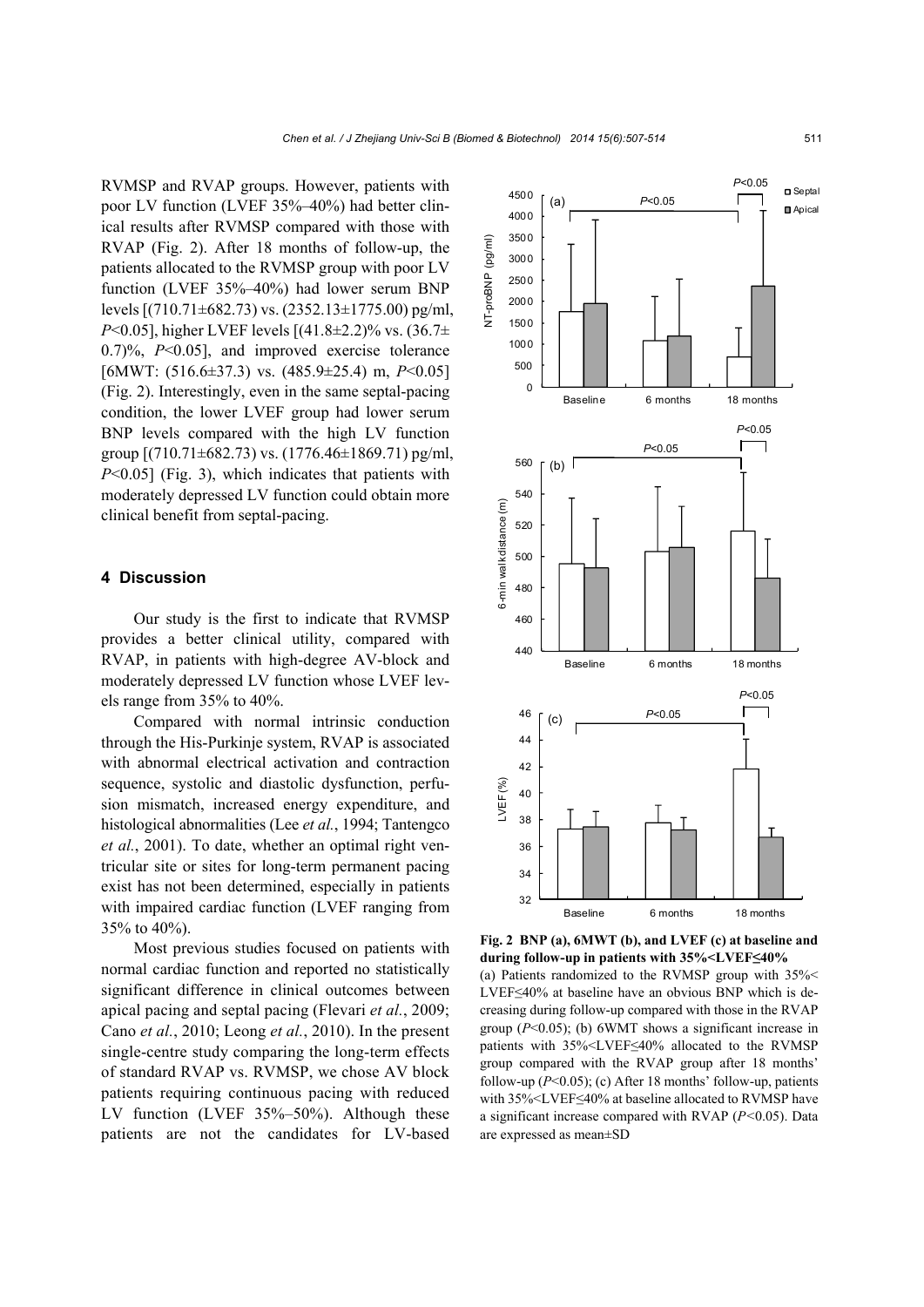

**Fig. 3 BNP at low and high LVEF groups within mid-septal pacing** 

Different levels of LVEF appear to be a key factor for the therapy of mid-septal pacing. The lower LVEF (35%< LVEF≤40%) group has a better BNP-decreasing effect than the higher LVEF (40%<LVEF≤50%) group based on the same mid-septal pacing conditions (*P*<0.05). *\* P*>0.05, *\*\* P*<0.05, vs. baseline. Data are expressed as mean±SD

cardiac resynchronization treatment (CRT) according to the American College of Cardiology/American Heart Association/Heart Rhythm Society guidelines, they might still need the optimal cardiac pace which could improve heart function. Also, most patients find the cost of CRT to be too high.

In this study, we have demonstrated that pacing of different right ventricular areas affects cardiac function in patients with lower LVEF over a long-term follow-up. At 18 months, LVEF was increased in patients with lower baseline values (35%–40%) after RVMSP compared with those after RVAP, coincident with an increase in distance during 6MWT and a decrease in serum BNP level, which are routinely used to evaluate cardiac function and hemodynamic status in clinical practice. In contrast, no statistically significant difference was detected in clinical outcomes for patients with relatively preserved left ventricular function (LVEF 40%–50%), irrespective of right ventricular pacing site. These findings support the notion (Flevari *et al.*, 2009; Cano *et al.*, 2010; Leong *et al.*, 2010) that protection or restoration of ventricular synchrony is critical for patients with reduced LV systolic function (Cleland *et al.*, 2005; Doshi *et al.*, 2005; Kindermann *et al.*, 2006; Muto *et al.*, 2007), but may be of less importance for those with normal LV systolic function. Victor *et al*.

(2006) found that in contrast to RVAP, RVMSP preserved LVEF in patients with a baseline value of ≤45%, but did not improve LVEF in patients with baseline LVEF>45%. Sweeney and Hellkamp (2006) showed that in patients with normal LV systolic function without myocardial infarction, the risk of heart failure after RVAP was low and RVMSP may provide no benefit over RVAP for these patients (Chiladakis *et al.*, 2007). Stambler *et al*. (2003) conducted a randomized, crossover trial to determine whether quality of life was better after 3 months of right ventricular outflow tract (RVOT) pacing than after RVAP in patients with chronic heart failure and LVEF≤40%. They found RVOT pacing had no clinical advantage over RVAP. However, in their study, mean LVEF was extremely low [(27.6±8.2)%], and severely depressed cardiac function is generally irreversible. CRT should be recommended for these patients. In contrast, non-physiological pacing exerts a deleterious effect in patients with reduced LVEF (35%–40%). Based on the results, we would choose patients with lower LVEF (35%–40%) as the optimal candidates for RVMSP.

Interestingly, in the present study, no difference in chronic thresholds was found between RVAP and RVMSP after a mean follow-up of 1.5 years. This is consistent with previous findings (Vlay, 2006). We used screw-in leads and all implantations were successful.

While a difference in LVEF at 18 months was detected between various pacing sites, the results should be interpreted with caution given the observed effect size. The small pooled differences fall within the inter-observer and intra-observer variabilities for LVEF measurement (Vlay, 2006). Finally, the optimal pacing site at the septum (high, mid, or low) requires further investigation.

#### **5 Conclusions**

This study confirmed the reliability and safety of long-term RVMSP with screw-in leads. Compared with RVAP, RVMSP results in significant improvements in cardiac function or LVEF at 18 months, particularly for patients with lower LVEF (35%–40%). Larger randomized trials are needed to confirm the role of LVEF levels in optimizing the pacing site.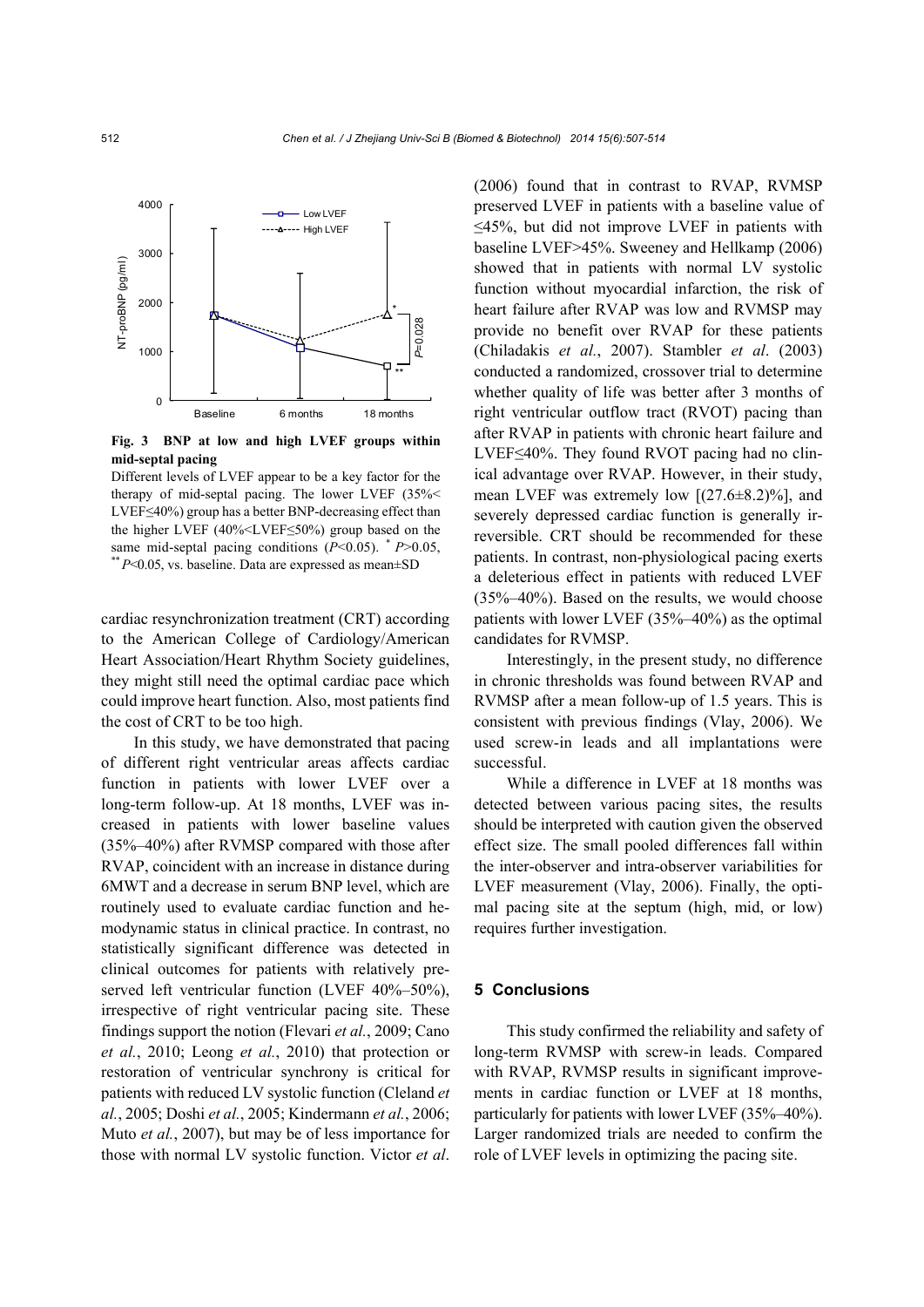#### **Acknowledgements**

We thank Dr. Randy A. LIEBERMAN (Division of Cardiology and Electrophysiology, Harper Hospital, Detroit, Michigan, USA) for his help in sharing the fluoroscopic figures.

#### **Compliance with ethics guidelines**

Kang CHEN, Ye MAO, Shao-hua LIU, Qiong WU, Qing-zhi LUO, Wen-qi PAN, Qi JIN, Ning ZHANG, Tian-you LING, Ying CHEN, Gang GU, Wei-feng SHEN, and Li-qun WU declare that they have no conflict of interest.

All procedures followed were in accordance with the ethical standards of the responsible committee on human experimentation (institutional and national) and with the Helsinki Declaration of 1975, as revised in 2008 (5). Informed consent was obtained from all patients for being included in the study. Additional informed consent was obtained from all patients for which identifying information is included in this article.

#### **References**

- Cano, O., Osca, J., Sancho-Tello, M.J., *et al*., 2010. Comparison of effectiveness of right ventricular septal pacing versus right ventricular apical pacing. *Am. J. Cardiol.*, **105**(10): 1426-1432. [doi:10.1016/j.amjcard.2010.01.004]
- Chiladakis, J.A., Koutsogiannis, N., Kalogeropoulos, A., *et al*., 2007. Permanent and atrial-synchronized ventricular stimulation for clinically stable patients with normal or impaired left ventricular systolic function. *Pacing Clin. Electrophysiol.*, **30**(2):182-187. [doi:10.1111/j.1540-8159. 2007.00647.x]
- Cleland, J.G., Daubert, J.C., Erdmann, E., *et al*., 2005. The effect of cardiac resynchronization on morbidity and mortality in heart failure. *N. Engl. J. Med.*, **352**(15): 1539-1549. [doi:10.1056/NEJMoa050496]
- Doshi, R.N., Daoud, E.G., Fellows, C., *et al*., 2005. Left ventricular-based cardiac stimulation post AV nodal ablation evaluation (the pave study). *J. Cardiovasc. Electrophysiol.*, **16**(11):1160-1165. [doi:10.1111/j.1540-8167. 2005.50062.x]
- Epstein, A.E., Dimarco, J.P., Ellenbogen, K.A., *et al*., 2008. ACC/AHA/HRS 2008 guidelines for device-based therapy of cardiac rhythm abnormalities. *Heart Rhythm.*, **5**(6): e1-e62. [doi:10.1016/j.hrthm.2008.04.014]
- Flevari, P., Leftheriotis, D., Fountoulaki, K., *et al*., 2009. Long-term nonoutflow septal versus apical right ventricular pacing: relation to left ventricular dyssynchrony. *Pacing Clin. Electrophysiol.*, **32**(3):354-362. [doi:10. 1111/j.1540-8159.2008.02244.x]
- Goldenberg, I., Moss, A.J., Hall, W.J., *et al*., 2011. Predictors of response to cardiac resynchronization therapy in the multicenter automatic defibrillator implantation trial with cardiac resynchronization therapy (MADIT-CRT). *Circulation*, **124**(14):1527-1536. [doi:10.1161/CIRCULATIONAHA. 110.014324]
- Gong, X., Su, Y., Pan, W., *et al*., 2009. Is right ventricular outflow tract pacing superior to right ventricular apex

pacing in patients with normal cardiac function? *Clin. Cardiol.*, **32**(12):695-699. [doi:10.1002/clc.20677]

- Kaye, G., Stambler, B.S., Yee, R., 2009. Search for the optimal right ventricular pacing site: design and implementation of three randomized multicenter clinical trials. *Pacing Clin. Electrophysiol.*, **32**(4):426-433. [doi:10.1111/j. 1540-8159.2009.02301.x]
- Kindermann, M., Hennen, B., Jung, J., *et al*., 2006. Biventricular versus conventional right ventricular stimulation for patients with standard pacing indication and left ventricular dysfunction: the Homburg Biventricular Pacing Evaluation (HOBIPACE). *J. Am. Coll. Cardiol.*, **47**(10): 1927-1937. [doi:10.1016/j.jacc.2005.12.056]
- Kypta, A., Steinwender, C., Kammler, J., *et al*., 2008. Long-term outcomes in patients with atrioventricular block undergoing septal ventricular lead implantation compared with standard apical pacing. *Europace*, **10**(5): 574-579. [doi:10.1093/europace/eun085]
- Lee, M.A., Dae, M.W., Langberg, J.J., *et al*., 1994. Effects of long-term right ventricular apical pacing on left ventricular perfusion, innervation, function and histology. *J. Am. Coll. Cardiol.*, **24**(1):225-232. [doi:10.1016/0735-1097 (94)90567-3]
- Leong, D.P., Mitchell, A.M., Salna, I., *et al*., 2010. Long-term mechanical consequences of permanent right ventricular pacing: effect of pacing site. *J. Cardiovasc. Electrophysiol.*, **21**(10):1120-1126. [doi:10.1111/j.1540-8167.2010.01804.x]
- Lieberman, R., Grenz, D., Mond, H.G., *et al*., 2004. Selective site pacing: defining and reaching the selected site. *Pacing Clin. Electrophysiol.*, **27**(6 Pt 2):883-886. [doi:10. 1111/j.1540-8159.2004.00551.x]
- McGavigan, A.D., Roberts-Thomson, K.C., Hillock, R.J., *et al*., 2006. Right ventricular outflow tract pacing: radiographic and electrocardiographic correlates of lead position. *Pacing Clin. Electrophysiol.*, **29**(10):1063-1068. [doi:10.1111/j.1540-8159.2006.00499.x]
- Mera, F., Delurgio, D.B., Patterson, R.E., *et al*., 1999. A comparison of ventricular function during high right ventricular septal and apical pacing after His-bundle ablation for refractory atrial fibrillation. *Pacing Clin. Electrophysiol.*, **22**(8):1234-1239. [doi:10.1111/j.1540-8159. 1999.tb00606.x]
- Muto, C., Ottaviano, L., Canciello, M., *et al*., 2007. Effect of pacing the right ventricular mid-septum tract in patients with permanent atrial fibrillation and low ejection fraction. *J. Cardiovasc. Electrophysiol.*, **18**(10):1032-1036. [doi:10.1111/j.1540-8167.2007.00914.x]
- Shimony, A., Eisenberg, M.J., Filion, K.B., *et al*., 2012. Beneficial effects of right ventricular non-apical vs. apical pacing: a systematic review and meta-analysis of randomized-controlled trials. *Europace*, **14**(1):81-91. [doi:10.1093/europace/eur240]
- Stambler, B.S., Ellenbogen, K., Zhang, X., *et al*., 2003. Right ventricular outflow versus apical pacing in pacemaker patients with congestive heart failure and atrial fibrillation.